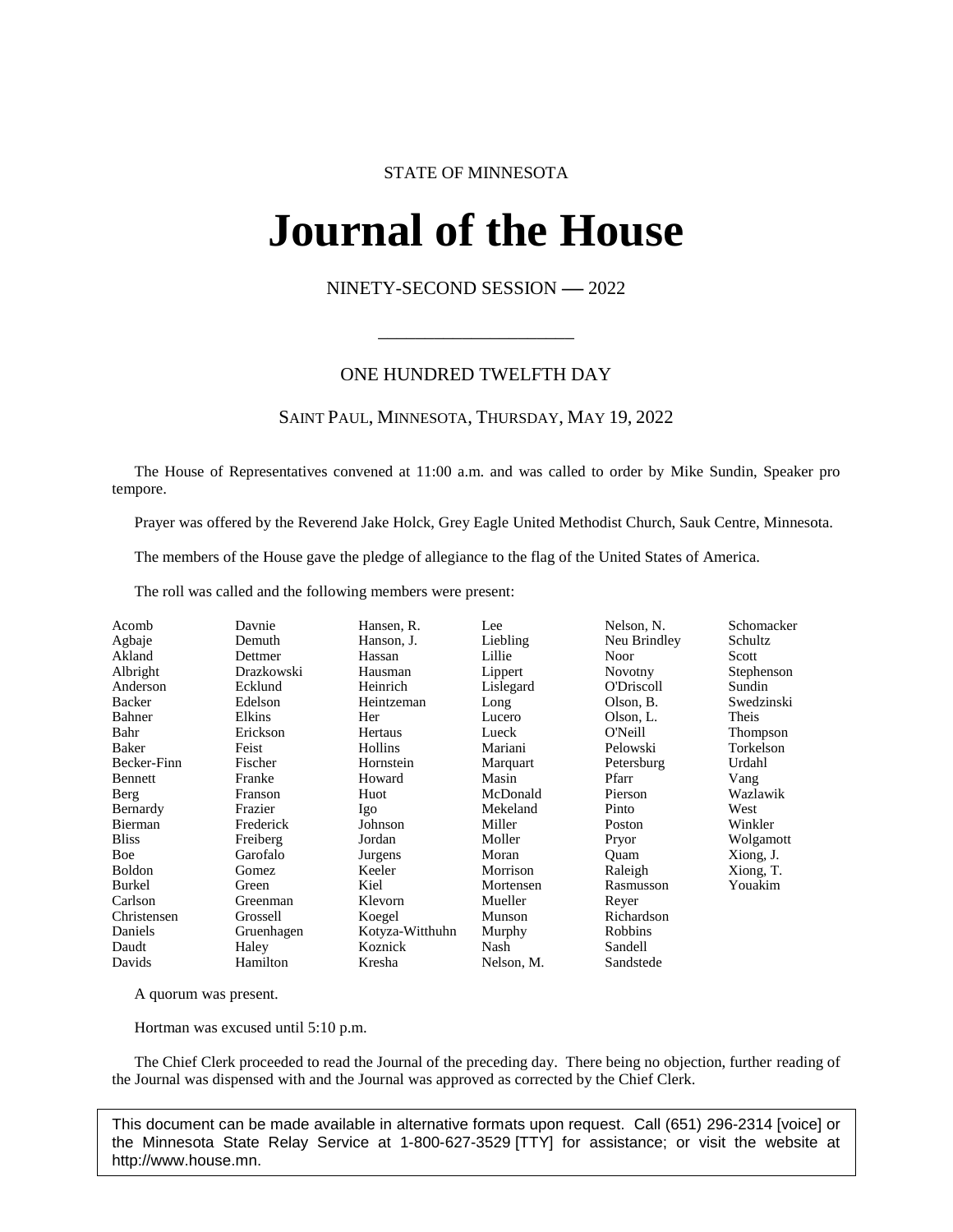13198 **JOURNAL OF THE HOUSE COMPANY OF THE HOUSE 112TH DAY** 

## REPORTS OF CHIEF CLERK

S. F. No. 908 and H. F. No. 2162, which had been referred to the Chief Clerk for comparison, were examined and found to be identical.

Torkelson moved that S. F. No. 908 be substituted for H. F. No. 2162 and that the House File be indefinitely postponed. The motion prevailed.

S. F. No. 2678 and H. F. No. 2768, which had been referred to the Chief Clerk for comparison, were examined and found to be identical.

Morrison moved that S. F. No. 2678 be substituted for H. F. No. 2768 and that the House File be indefinitely postponed. The motion prevailed.

# **SECOND READING OF SENATE BILLS**

S. F. Nos. 908 and 2678 were read for the second time.

# **INTRODUCTION AND FIRST READING OF HOUSE BILLS**

The following House Files were introduced:

Elkins introduced:

H. F. No. 4892, A bill for an act relating to energy; eliminating certain incumbent electric transmission owner rights; repealing Minnesota Statutes 2020, section 216B.246.

The bill was read for the first time and referred to the Committee on Climate and Energy Finance and Policy.

Rasmusson introduced:

H. F. No. 4893, A bill for an act relating to capital investment; appropriating money for the Fergus Falls Readiness Center; authorizing the sale and issuance of state bonds.

The bill was read for the first time and referred to the Committee on Capital Investment.

Garofalo introduced:

H. F. No. 4894, A bill for an act relating to motor vehicles; establishing a National Defense Service Medal special license plate; making technical changes; amending Minnesota Statutes 2020, sections 168.123; 168.1291, subdivision 5.

The bill was read for the first time and referred to the Committee on Transportation Finance and Policy.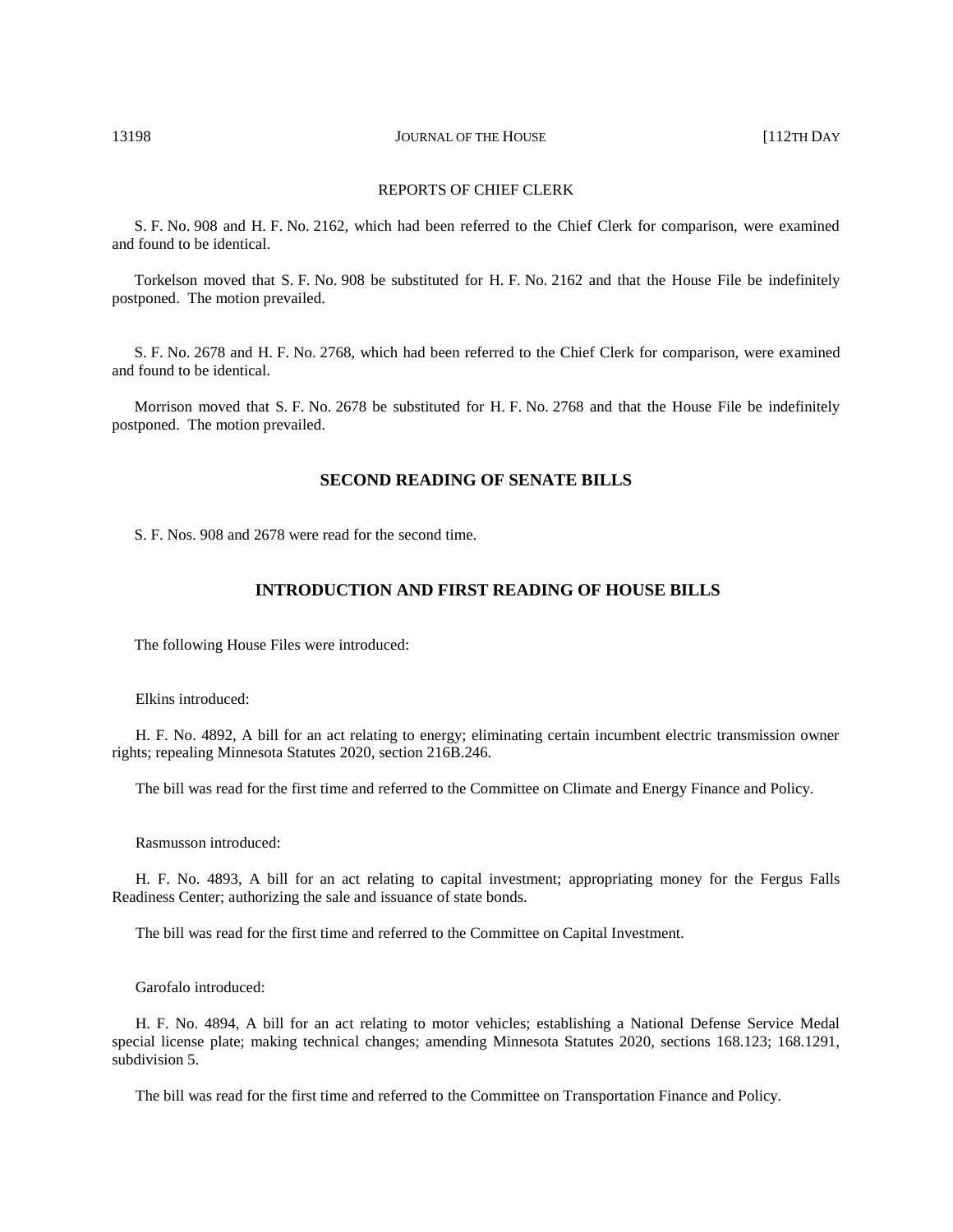112TH DAY] THURSDAY, MAY 19, 2022 13199

Mueller introduced:

H. F. No. 4895, A bill for an act relating to education finance; appropriating money for a grant to Teach for America.

The bill was read for the first time and referred to the Committee on Education Finance.

Christensen introduced:

H. F. No. 4896, A bill for an act relating to capital investment; Brown's Creek State Trail capital improvements; authorizing the sale and issuance of state bonds.

The bill was read for the first time and referred to the Committee on Capital Investment.

#### Frazier introduced:

H. F. No. 4897, A bill for an act relating to economic development; unemployment insurance; repaying unemployment insurance trust fund loans; replenishing the unemployment insurance trust fund; freezing the base tax rate for employers; eliminating the additional assessment for calendar years 2022 and 2023; establishing a zero percent special assessment rate for calendar year 2022; eliminating a revenue replacement transfer; authorizing payments for frontline workers whose work put them at risk of contracting COVID-19 during peacetime emergency; classifying data; requiring a report; appropriating money; repealing Laws 2021, First Special Session chapter 12, article 5, section 3.

The bill was read for the first time and referred to the Committee on Workforce and Business Development Finance and Policy.

Rasmusson introduced:

H. F. No. 4898, A bill for an act relating to waters; appropriating money for local grants for impaired waters.

The bill was read for the first time and referred to the Committee on Environment and Natural Resources Finance and Policy.

Winkler moved that the House recess subject to the call of the Chair. The motion prevailed.

#### **RECESS**

# RECONVENED

The House reconvened and was called to order by Speaker pro tempore Vang.

Kresha was excused for the remainder of today's session.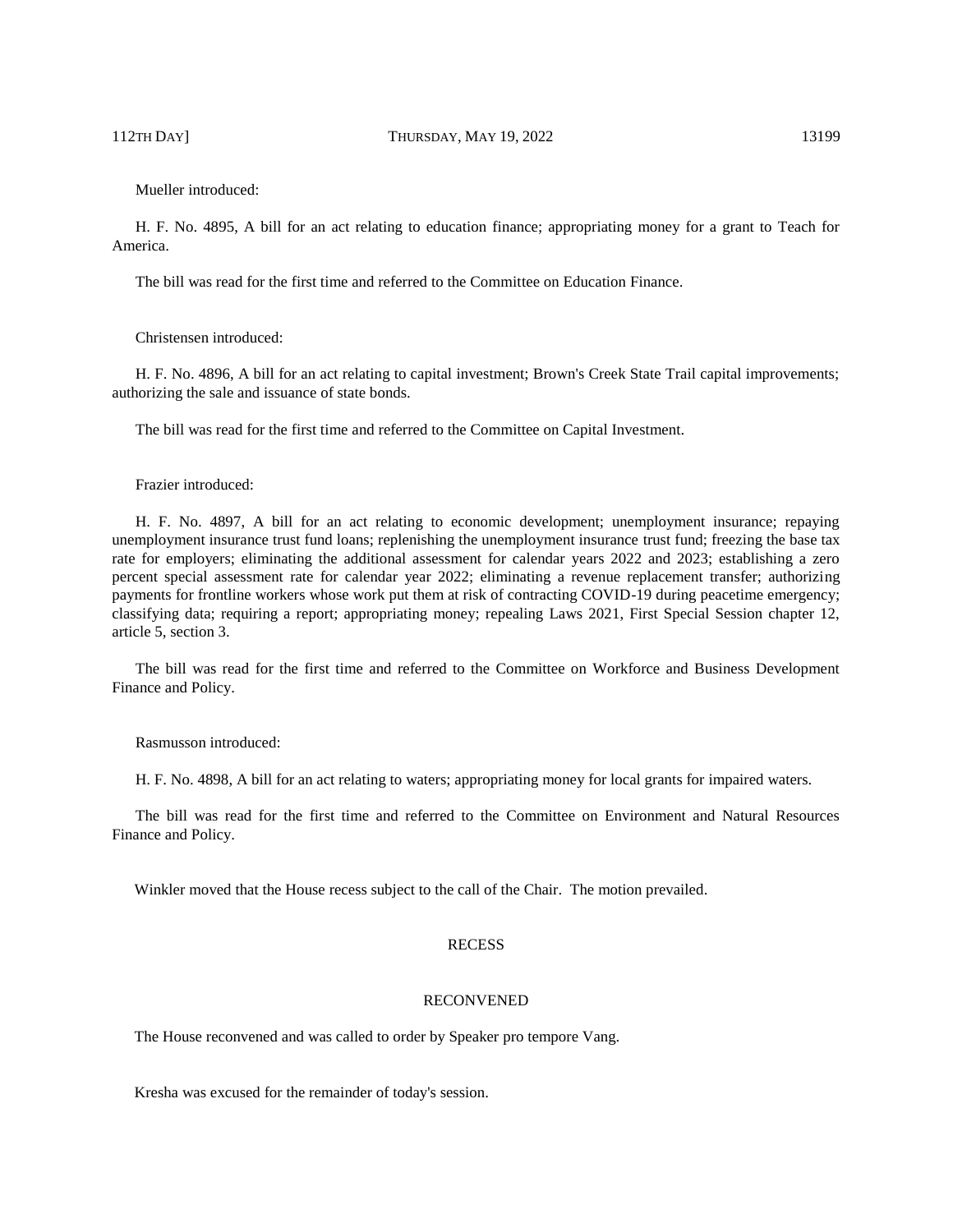# **MESSAGES FROM THE SENATE**

The following messages were received from the Senate:

Madam Speaker:

I hereby announce the passage by the Senate of the following House File, herewith returned:

H. F. No. 3013, A bill for an act relating to crime; providing for classified employees of the Minnesota Sentencing Guidelines Commission; amending Minnesota Statutes 2020, section 244.09, subdivision 10.

CAL R. LUDEMAN, Secretary of the Senate

Madam Speaker:

I hereby announce the passage by the Senate of the following House File, herewith returned:

H. F. No. 4030, A bill for an act relating to commerce; modifying provisions governing bullion coins and bullion products dealers; amending Minnesota Statutes 2020, sections 80G.01, subdivision 3, by adding a subdivision; 80G.02, subdivisions 1, 4; 80G.03, subdivision 2; 80G.04, subdivision 1; 80G.05, subdivision 1; 80G.06, subdivision 2; 80G.07, subdivision 1; Minnesota Statutes 2021 Supplement, sections 80G.06, subdivision 1; 80G.11.

CAL R. LUDEMAN, Secretary of the Senate

Madam Speaker:

I hereby announce the passage by the Senate of the following Senate Files, herewith transmitted:

S. F. Nos. 2952, 4045 and 4318.

CAL R. LUDEMAN, Secretary of the Senate

# **FIRST READING OF SENATE BILLS**

S. F. No. 2952, A bill for an act relating to education; modifying teacher shortage reporting requirements; amending Minnesota Statutes 2020, sections 122A.06, subdivision 6; 122A.091, subdivision 5.

The bill was read for the first time and referred to the Committee on Education Policy.

S. F. No. 4045, A bill for an act relating to rare diseases; modifying provisions governing the Rare Disease Advisory Council; instructing the revisor of statutes to renumber certain statutes; appropriating money; amending Minnesota Statutes 2020, section 137.68.

The bill was read for the first time and referred to the Committee on Health Finance and Policy.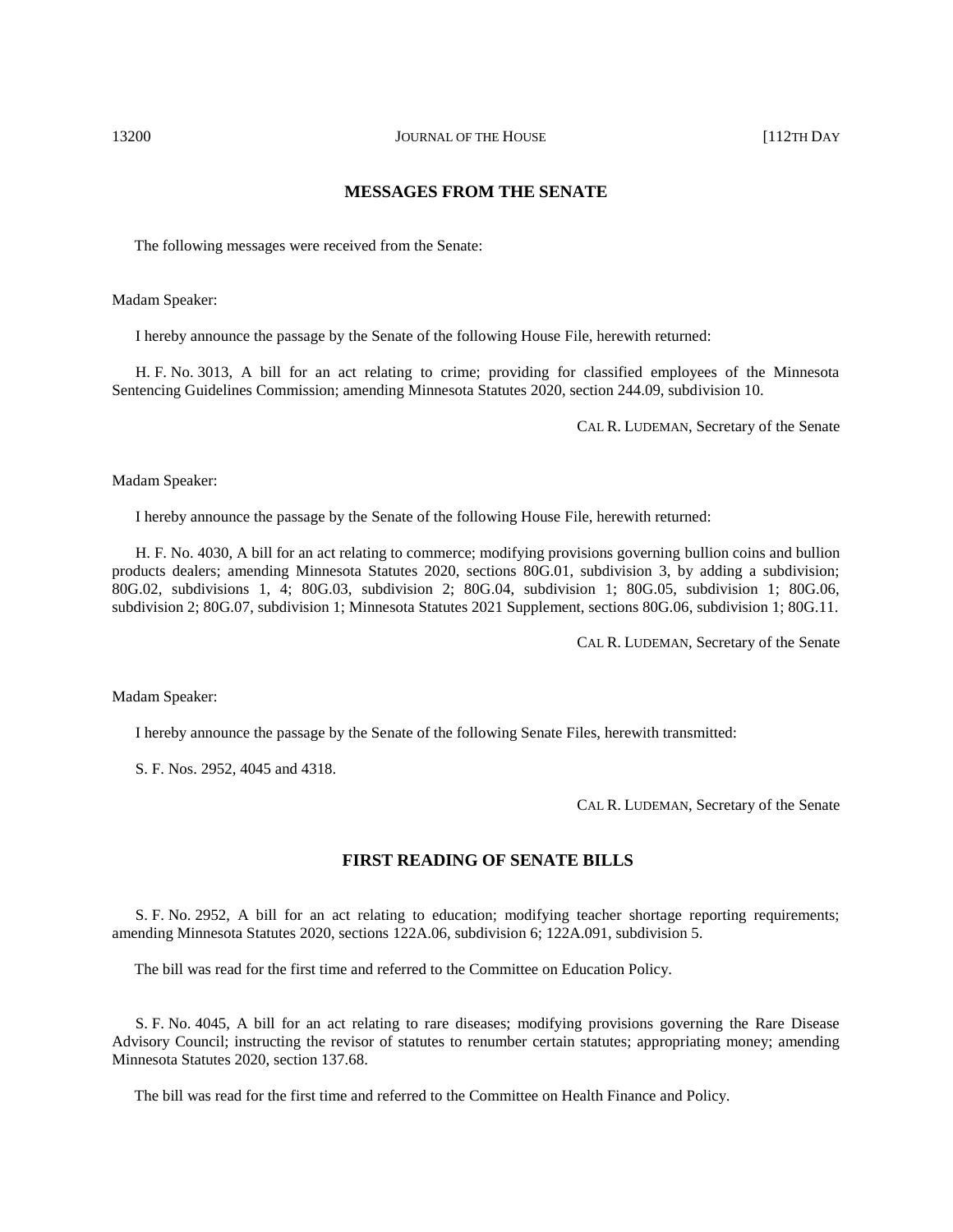# 112TH DAY] THURSDAY, MAY 19, 2022 13201

S. F. No. 4318, A bill for an act relating to judiciary; permitting complaints in certain forfeiture matters to be served by certified mail; permitting statements of claim in certain forfeiture matters to be served pursuant to the Rules of Conciliation Court Procedure; amending Minnesota Statutes 2021 Supplement, sections 169A.63, subdivision 8; 609.5314, subdivision 3.

The bill was read for the first time.

Scott moved that S. F. No. 4318 and H. F. No. 3454, now on the General Register, be referred to the Chief Clerk for comparison. The motion prevailed.

The following Conference Committee Report was received:

# CONFERENCE COMMITTEE REPORT ON H. F. No. 961

A bill for an act relating to labor; adding a supervisory law enforcement unit; appropriating money; amending Minnesota Statutes 2020, section 179A.10, subdivisions 2, 3.

May 18, 2022

The Honorable Melissa Hortman Speaker of the House of Representatives

The Honorable David J. Osmek President of the Senate

We, the undersigned conferees for H. F. No. 961 report that we have agreed upon the items in dispute and recommend as follows:

That the Senate recede from its amendments and that H. F. No. 961 be further amended as follows:

Page 3, delete section 4

Amend the title as follows:

Page 1, line 2, delete "appropriating money;"

We request the adoption of this report and repassage of the bill.

House Conferees: ROB ECKLUND, EMMA GREENMAN and PAUL NOVOTNY.

Senate Conferees: JEFF HOWE, ZACH DUCKWORTH and KARI DZIEDZIC.

Ecklund moved that the report of the Conference Committee on H. F. No. 961 be adopted and that the bill be repassed as amended by the Conference Committee. The motion prevailed.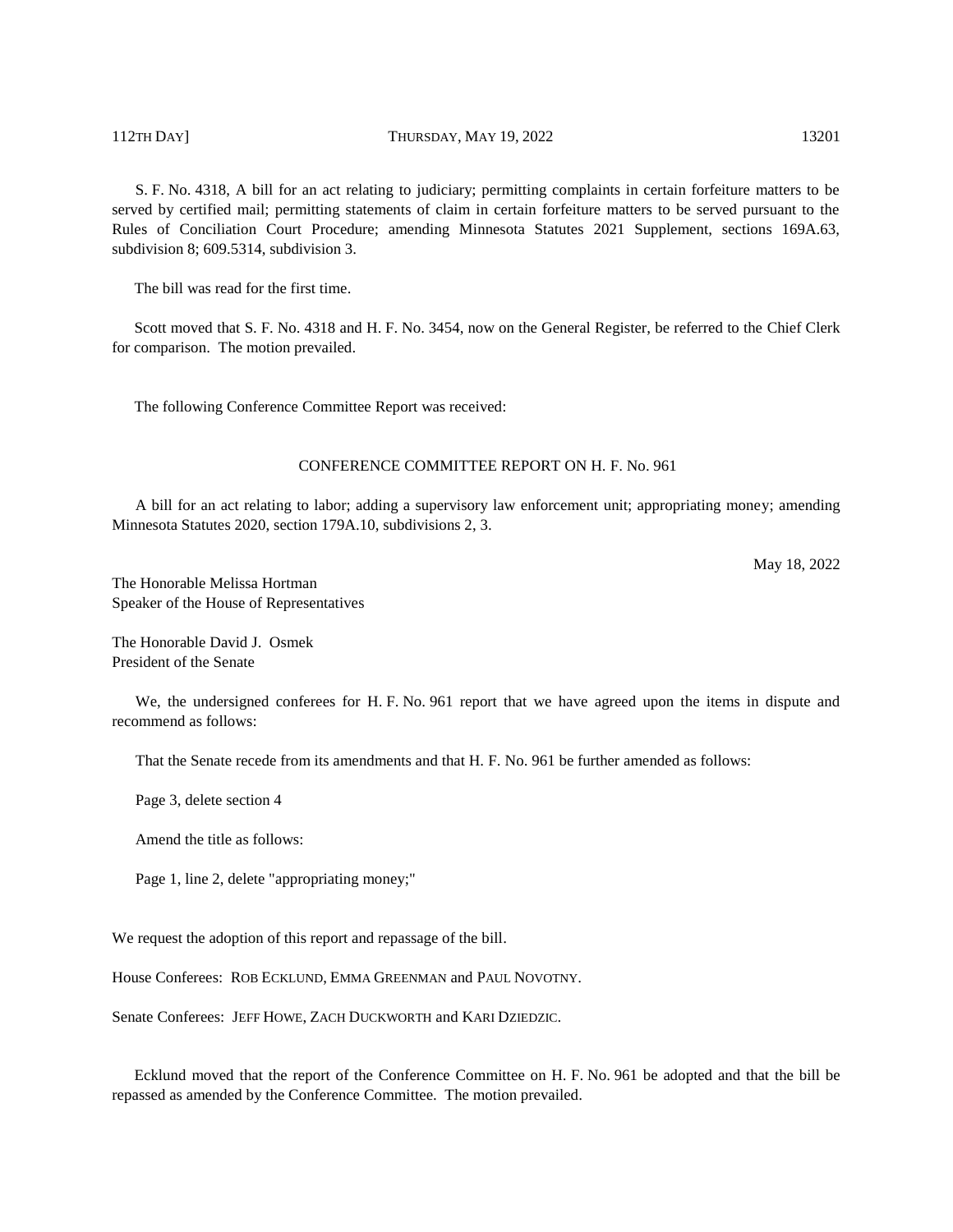13202 **JOURNAL OF THE HOUSE** [112TH DAY

H. F. No. 961, A bill for an act relating to labor; adding a supervisory law enforcement unit; appropriating money; amending Minnesota Statutes 2020, section 179A.10, subdivisions 2, 3.

The bill was read for the third time, as amended by Conference, and placed upon its repassage.

The question was taken on the repassage of the bill and the roll was called. There were 126 yeas and 5 nays as follows:

Those who voted in the affirmative were:

| Acomb         | Davids     | Haley      | Koegel          | Nelson, M.        | <b>Robbins</b> |
|---------------|------------|------------|-----------------|-------------------|----------------|
| Agbaje        | Davnie     | Hamilton   | Kotyza-Witthuhn | Nelson, N.        | Sandell        |
| Akland        | Demuth     | Hansen, R. | Koznick         | Neu Brindley      | Sandstede      |
| Albright      | Dettmer    | Hanson, J. | Lee             | Noor              | Schomacker     |
| Anderson      | Ecklund    | Hassan     | Liebling        | Novotny           | Schultz        |
| Backer        | Edelson    | Hausman    | Lillie          | <b>O'Driscoll</b> | Scott          |
| Bahner        | Elkins     | Heinrich   | Lippert         | Olson, B.         | Stephenson     |
| Baker         | Erickson   | Heintzeman | Lislegard       | Olson, L.         | Sundin         |
| Becker-Finn   | Feist      | Her        | Long            | O'Neill           | Swedzinski     |
| Bennett       | Fischer    | Hertaus    | Lucero          | Pelowski          | Theis          |
| Berg          | Franke     | Hollins    | Lueck           | Petersburg        | Thompson       |
| Bernardy      | Franson    | Hornstein  | Marquart        | Pfarr             | Torkelson      |
| Bierman       | Frazier    | Howard     | Masin           | Pierson           | Urdahl         |
| <b>Bliss</b>  | Frederick  | Huot       | McDonald        | Pinto             | Vang           |
| Boe           | Freiberg   | Igo        | Mekeland        | Poston            | Wazlawik       |
| <b>Boldon</b> | Garofalo   | Johnson    | Moller          | Pryor             | West           |
| Burkel        | Gomez      | Jordan     | Moran           | Ouam              | Winkler        |
| Carlson       | Green      | Jurgens    | Morrison        | Raleigh           | Wolgamott      |
| Christensen   | Greenman   | Keeler     | Mueller         | Rasmusson         | Xiong, J.      |
| Daniels       | Grossell   | Kiel       | Murphy          | Rever             | Xiong, T.      |
| Daudt         | Gruenhagen | Klevorn    | Nash            | Richardson        | Youakim        |

Those who voted in the negative were:

| Bahr | Drazkowski | Miller | Mortensen | Munson |
|------|------------|--------|-----------|--------|
|      |            |        |           |        |

The bill was repassed, as amended by Conference, and its title agreed to.

# REPORT FROM THE COMMITTEE ON RULES AND LEGISLATIVE ADMINISTRATION

Winkler from the Committee on Rules and Legislative Administration, pursuant to rules 1.21 and 3.33, designated the following bill to be placed on the Calendar for the Day for Saturday, May 21, 2022 and established a prefiling requirement for amendments offered to the following bill:

H. F. No. 4850.

Hortman was excused between the hours of 5:20 p.m. and 6:15 p.m.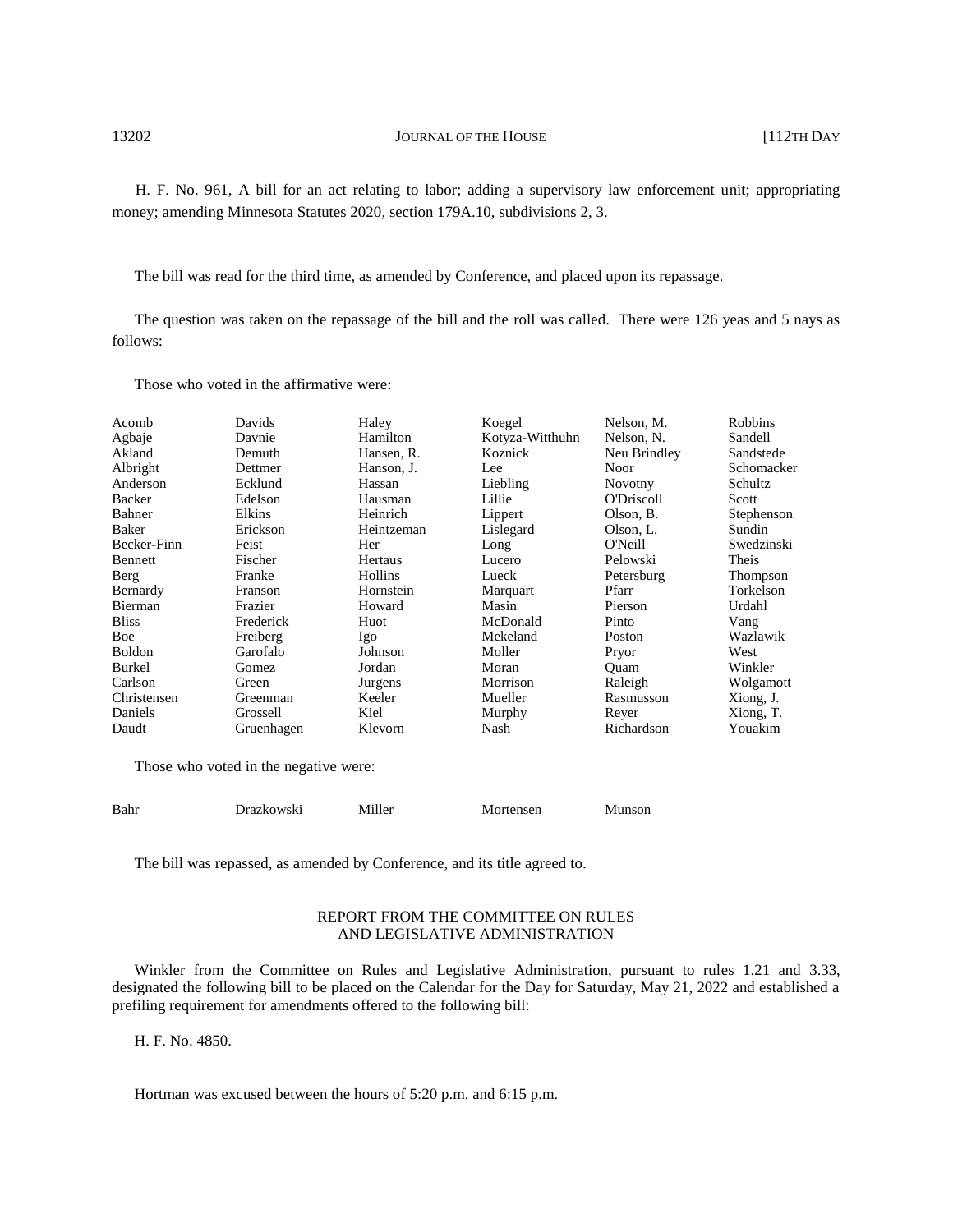# **CALENDAR FOR THE DAY**

H. F. No. 3775, A bill for an act relating to commerce; modifying registration filing for franchises; amending Minnesota Statutes 2020, section 80C.08, subdivision 1.

The bill was read for the third time and placed upon its final passage.

The question was taken on the passage of the bill and the roll was called. There were 130 yeas and 0 nays as follows:

Those who voted in the affirmative were:

| Davids     | Haley      | Kotyza-Witthuhn | Nash              | Sandell    |
|------------|------------|-----------------|-------------------|------------|
| Davnie     | Hamilton   | Koznick         | Nelson, M.        | Sandstede  |
| Demuth     | Hansen, R. | Lee             | Nelson, N.        | Schomacker |
| Dettmer    | Hanson, J. | Liebling        | Neu Brindley      | Schultz    |
| Drazkowski | Hassan     | Lillie          | <b>Noor</b>       | Scott      |
| Ecklund    | Hausman    | Lippert         | Novotny           | Stephenson |
| Edelson    | Heinrich   | Lislegard       | <b>O'Driscoll</b> | Sundin     |
| Elkins     | Heintzeman | Long            | Olson, B.         | Swedzinski |
| Erickson   | Her        | Lucero          | Olson, L.         | Theis      |
| Feist      | Hertaus    | Lueck           | O'Neill           | Thompson   |
| Fischer    | Hollins    | Marquart        | Pelowski          | Torkelson  |
| Franke     | Hornstein  | Masin           | Petersburg        | Urdahl     |
| Franson    | Howard     | McDonald        | Pfarr             | Vang       |
| Frazier    | Huot       | Mekeland        | Pierson           | Wazlawik   |
| Frederick  | Igo        | Miller          | Pinto             | West       |
| Freiberg   | Johnson    | Moller          | Poston            | Winkler    |
| Garofalo   | Jordan     | Moran           | Pryor             | Wolgamott  |
| Gomez      | Jurgens    | Morrison        | Ouam              | Xiong, J.  |
| Green      | Keeler     | Mortensen       | Rasmusson         | Xiong, T.  |
| Greenman   | Kiel       | Mueller         | Reyer             | Youakim    |
| Grossell   | Klevorn    | Munson          | Richardson        |            |
| Gruenhagen | Koegel     | Murphy          | Robbins           |            |
|            |            |                 |                   |            |

The bill was passed and its title agreed to.

H. F. No. 3394, A resolution memorializing Congress to name the South St. Paul Post Office in honor of Officer Leo Pavlak.

The bill was read for the third time and placed upon its final passage.

The question was taken on the passage of the bill and the roll was called. There were 130 yeas and 0 nays as follows:

Those who voted in the affirmative were:

| Acomb  | Albright | Bahner | Becker-Finn    | Bernardy       | Boe     |
|--------|----------|--------|----------------|----------------|---------|
| Agbaje | Anderson | Bahr   | <b>Bennett</b> | <b>Bierman</b> | Boldon. |
| Akland | Backer   | Baker  | Berg           | <b>Bliss</b>   | Burkel  |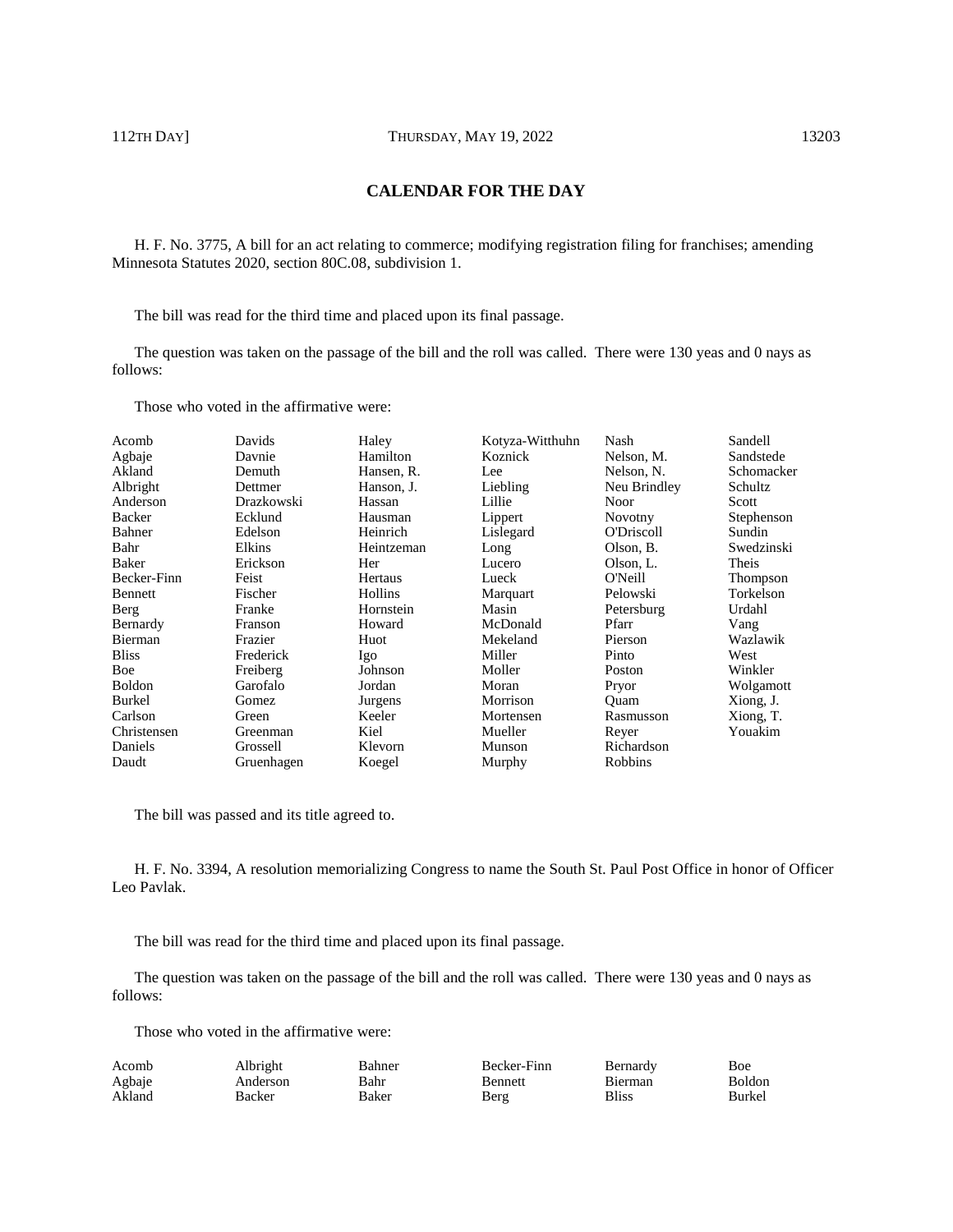#### 13204 **JOURNAL OF THE HOUSE** [112TH DAY

| Carlson     | Freiberg   | Howard          | Lueck             | Olson, B.  | Schultz    |
|-------------|------------|-----------------|-------------------|------------|------------|
| Christensen | Garofalo   | Huot            | Marquart          | Olson, L.  | Scott      |
| Daniels     | Gomez.     | Igo             | Masin             | O'Neill    | Stephenson |
| Daudt       | Green      | Johnson         | McDonald          | Pelowski   | Sundin     |
| Davids      | Greenman   | Jordan          | Mekeland          | Petersburg | Swedzinski |
| Davnie      | Grossell   | Jurgens         | Miller            | Pfarr      | Theis      |
| Demuth      | Gruenhagen | Keeler          | Moller            | Pierson    | Thompson   |
| Dettmer     | Haley      | Kiel            | Moran             | Pinto      | Torkelson  |
| Drazkowski  | Hamilton   | Klevorn         | Mortensen         | Poston     | Urdahl     |
| Ecklund     | Hansen, R. | Koegel          | Mueller           | Pryor      | Vang       |
| Edelson     | Hanson, J. | Kotyza-Witthuhn | Munson            | Ouam       | Wazlawik   |
| Elkins      | Hassan     | Koznick         | Murphy            | Raleigh    | West       |
| Erickson    | Hausman    | Lee             | Nash              | Rasmusson  | Winkler    |
| Feist       | Heinrich   | Liebling        | Nelson, M.        | Rever      | Wolgamott  |
| Fischer     | Heintzeman | Lillie          | Nelson, N.        | Richardson | Xiong, J.  |
| Franke      | Her        | Lippert         | Neu Brindley      | Robbins    | Xiong, T.  |
| Franson     | Hertaus    | Lislegard       | Noor              | Sandell    | Youakim    |
| Frazier     | Hollins    | Long            | <b>Novotny</b>    | Sandstede  |            |
| Frederick   | Hornstein  | Lucero          | <b>O'Driscoll</b> | Schomacker |            |

The bill was passed and its title agreed to.

Her moved that the House recess subject to the call of the Chair. The motion prevailed.

# **RECESS**

#### RECONVENED

The House reconvened and was called to order by Speaker pro tempore Vang.

There being no objection, the order of business reverted to Messages from the Senate.

# **MESSAGES FROM THE SENATE**

The following message was received from the Senate:

Madam Speaker:

I hereby announce the passage by the Senate of the following House File, herewith returned, as amended by the Senate, in which amendments the concurrence of the House is respectfully requested:

H. F. No. 3438, A bill for an act relating to legacy; appropriating money from outdoor heritage fund, clean water fund, parks and trails fund, and arts and cultural heritage fund; modifying terms of Clean Water Council; modifying prior appropriations; amending Minnesota Statutes 2020, section 114D.30, subdivisions 2, 7; Laws 2019, First Special Session chapter 2, article 4, section 2, subdivision 4; Laws 2021, First Special Session chapter 1, article 3, sections 2, subdivision 1; 3; 4; 7; article 4, section 2.

CAL R. LUDEMAN, Secretary of the Senate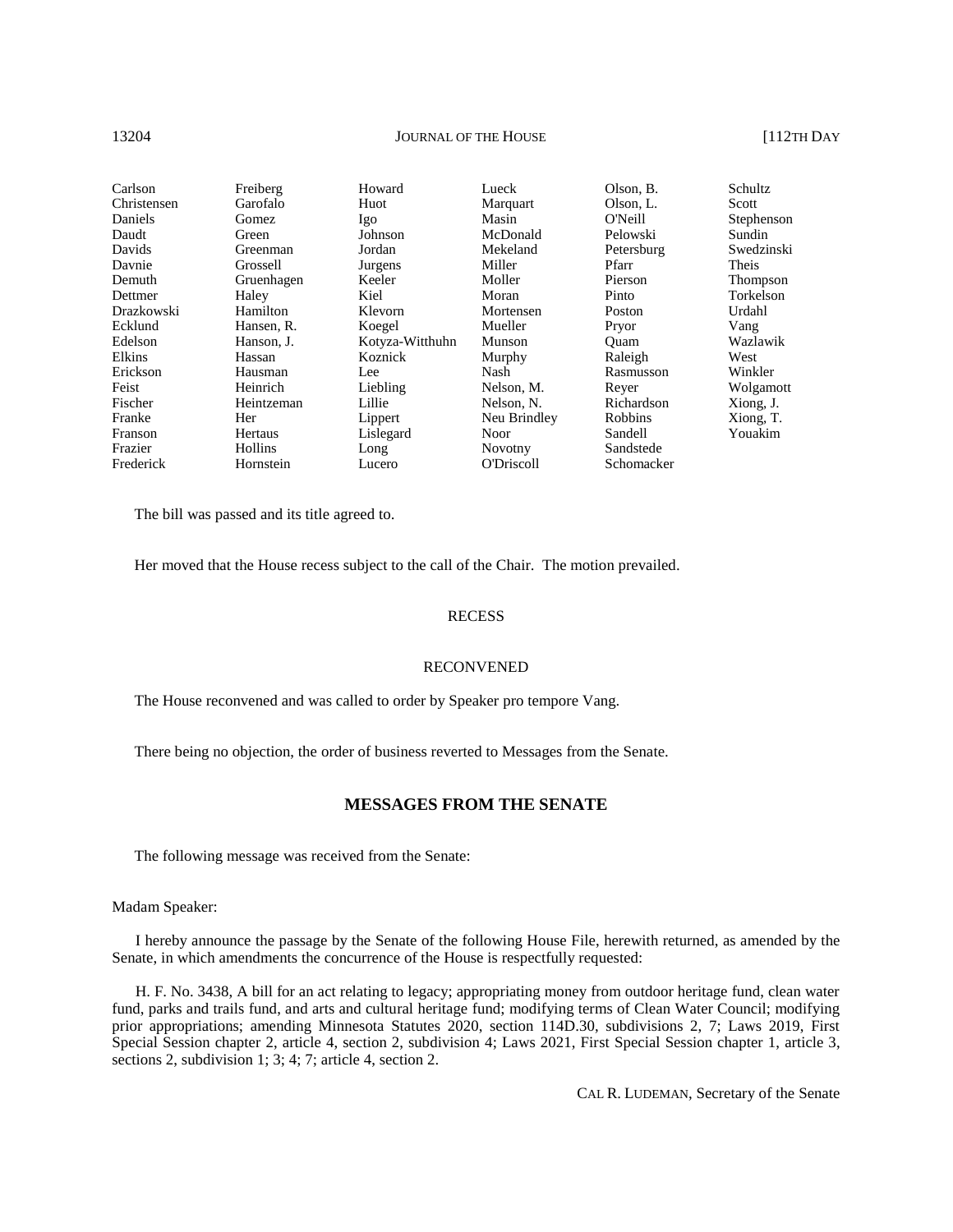# 112TH DAY] THURSDAY, MAY 19, 2022 13205

# CONCURRENCE AND REPASSAGE

Lillie moved that the House concur in the Senate amendments to H. F. No. 3438 and that the bill be repassed as amended by the Senate. The motion prevailed.

H. F. No. 3438, A bill for an act relating to legacy; appropriating money from the outdoor heritage fund; modifying reports for the clean water fund; modifying appropriations for the clean water fund, parks and trails fund, and arts and cultural heritage fund; amending Minnesota Statutes 2020, section 114D.30, subdivision 7; Laws 2019, First Special Session chapter 2, article 4, section 2, subdivision 4; Laws 2021, First Special Session chapter 1, article 3, section 7.

The bill was read for the third time, as amended by the Senate, and placed upon its repassage.

The question was taken on the repassage of the bill and the roll was called. There were 89 yeas and 40 nays as follows:

Those who voted in the affirmative were:

| Acomb         | Davids    | Hansen, R.     | Kiel            | Moran       | Sandstede      |
|---------------|-----------|----------------|-----------------|-------------|----------------|
| Agbaje        | Davnie    | Hanson, J.     | Klevorn         | Mueller     | <b>Schultz</b> |
| Akland        | Dettmer   | Hassan         | Koegel          | Murphy      | Stephenson     |
| Albright      | Ecklund   | Hausman        | Kotyza-Witthuhn | Nelson, M.  | Sundin         |
| Bahner        | Edelson   | Heinrich       | Koznick         | <b>Noor</b> | Theis          |
| Baker         | Elkins    | Heintzeman     | Lee             | Olson, L.   | Urdahl         |
| Becker-Finn   | Feist     | Her            | Liebling        | Pelowski    | Vang           |
| Bennett       | Fischer   | <b>Hollins</b> | Lillie          | Petersburg  | Wazlawik       |
| Berg          | Franke    | Hornstein      | Lippert         | Pinto       | Winkler        |
| Bernardy      | Frazier   | Howard         | Lislegard       | Pryor       | Wolgamott      |
| Bierman       | Frederick | Huot           | Long            | Raleigh     | Xiong, J.      |
| Boe           | Freiberg  | Igo            | Mariani         | Rever       | Xiong, T.      |
| <b>Boldon</b> | Gomez     | Jordan         | Marquart        | Richardson  | Youakim        |
| Carlson       | Greenman  | Jurgens        | Masin           | Robbins     | Spk. Hortman   |
| Christensen   | Haley     | Keeler         | Moller          | Sandell     |                |

Those who voted in the negative were:

| Anderson     | Demuth     | Gruenhagen | Mortensen         | Olson, B. | Schomacker |
|--------------|------------|------------|-------------------|-----------|------------|
| Backer       | Drazkowski | Hamilton   | Munson            | O'Neill   | Scott      |
| Bahr         | Erickson   | Johnson    | Nash              | Pfarr     | Swedzinski |
| <b>Bliss</b> | Franson    | Lucero     | Nelson, N.        | Pierson   | Torkelson  |
| Burkel       | Garofalo   | Lueck      | Neu Brindley      | Poston    | West       |
| Daniels      | Green      | McDonald   | <b>Novotny</b>    | Ouam      |            |
| Daudt        | Grossell   | Miller     | <b>O'Driscoll</b> | Rasmusson |            |
|              |            |            |                   |           |            |

The bill was repassed, as amended by the Senate, and its title agreed to.